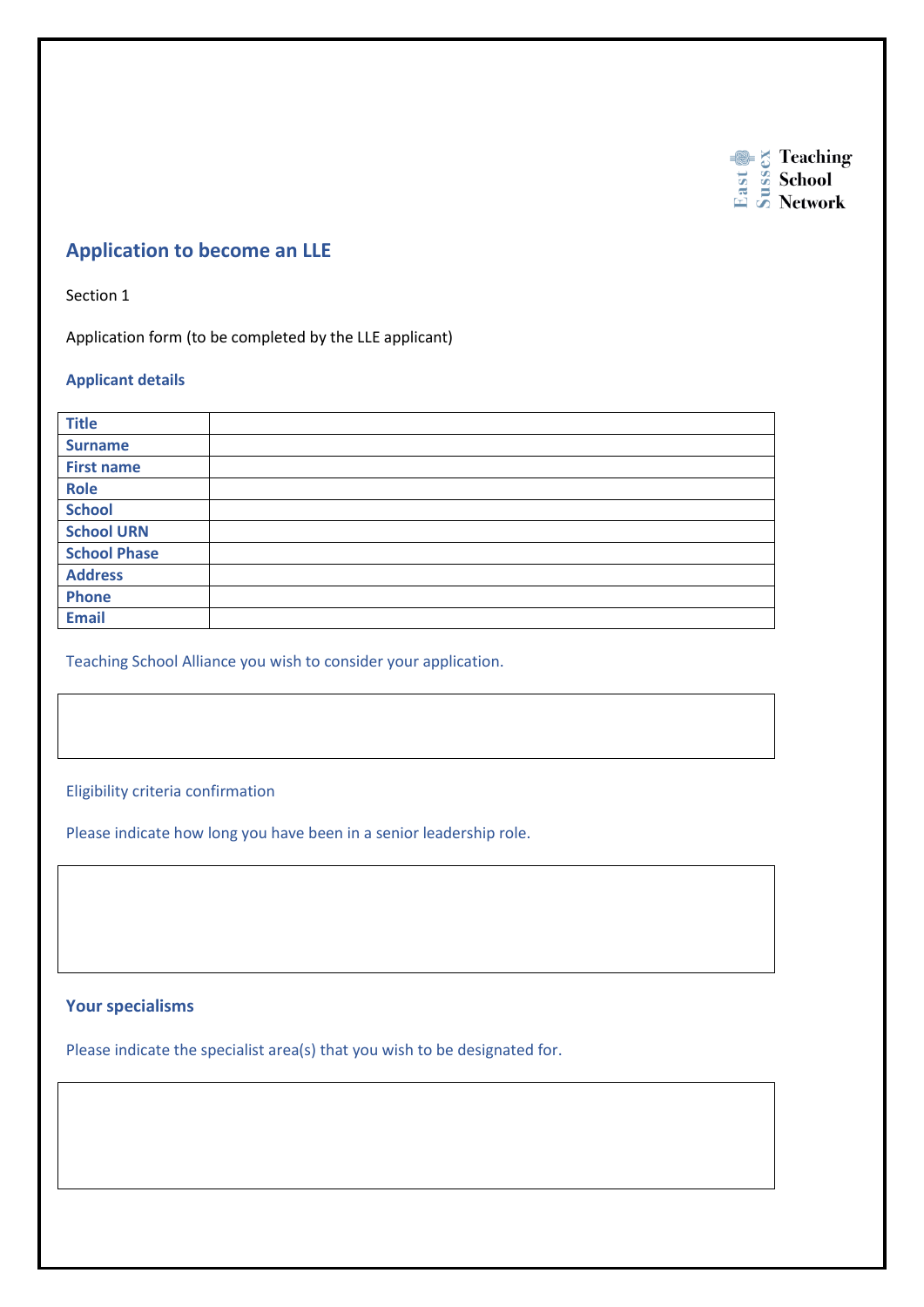# **Question 1**

What motivates you to participate in system leadership? (Limit 300 words)

# **Question 2**

Please outline the significant impact of your contribution as a leader to supporting leaders in other schools or to your own school's performance. Please detail the impact and demonstrate clear evidence of your outstanding practice within your area(s) of expertise or specialism (Limit 300 words)

## **Question 3**

Please provide examples of where you have worked sensitively and collaboratively with peer colleagues using coaching or facilitation skills to grow leadership capacity in others leading to sustainable improvements (Limit 300 words)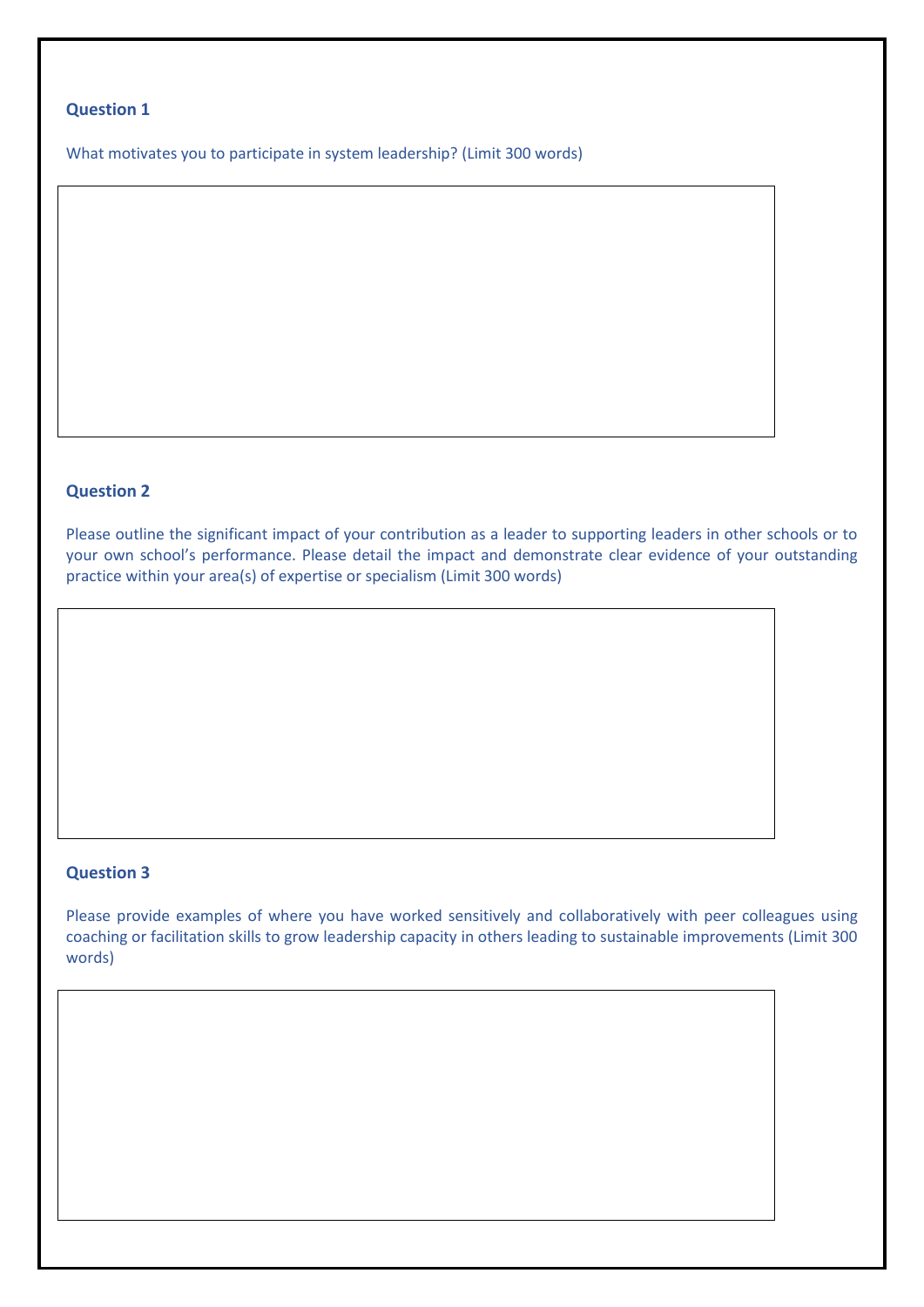### **Question 4**

Please provide a clear example of a time when you have significantly challenged, collaborated, motivated and/or inspired your colleagues to establish new, innovative working practices. What was the impact? (Limit 300 words)

#### **Question 5**

Please give excerpts from Ofsted reports if your practice has been cited there and/or performance results/outcomes you have been accountable for in your area of work have been commented on. Please reference clearly the Ofsted report(s) where these comments are made as these may be verified (Limit 300 words)

## Additional information

Please provide any other information that demonstrates your expert knowledge in your field of expertise in support of your application (Limit 300 words)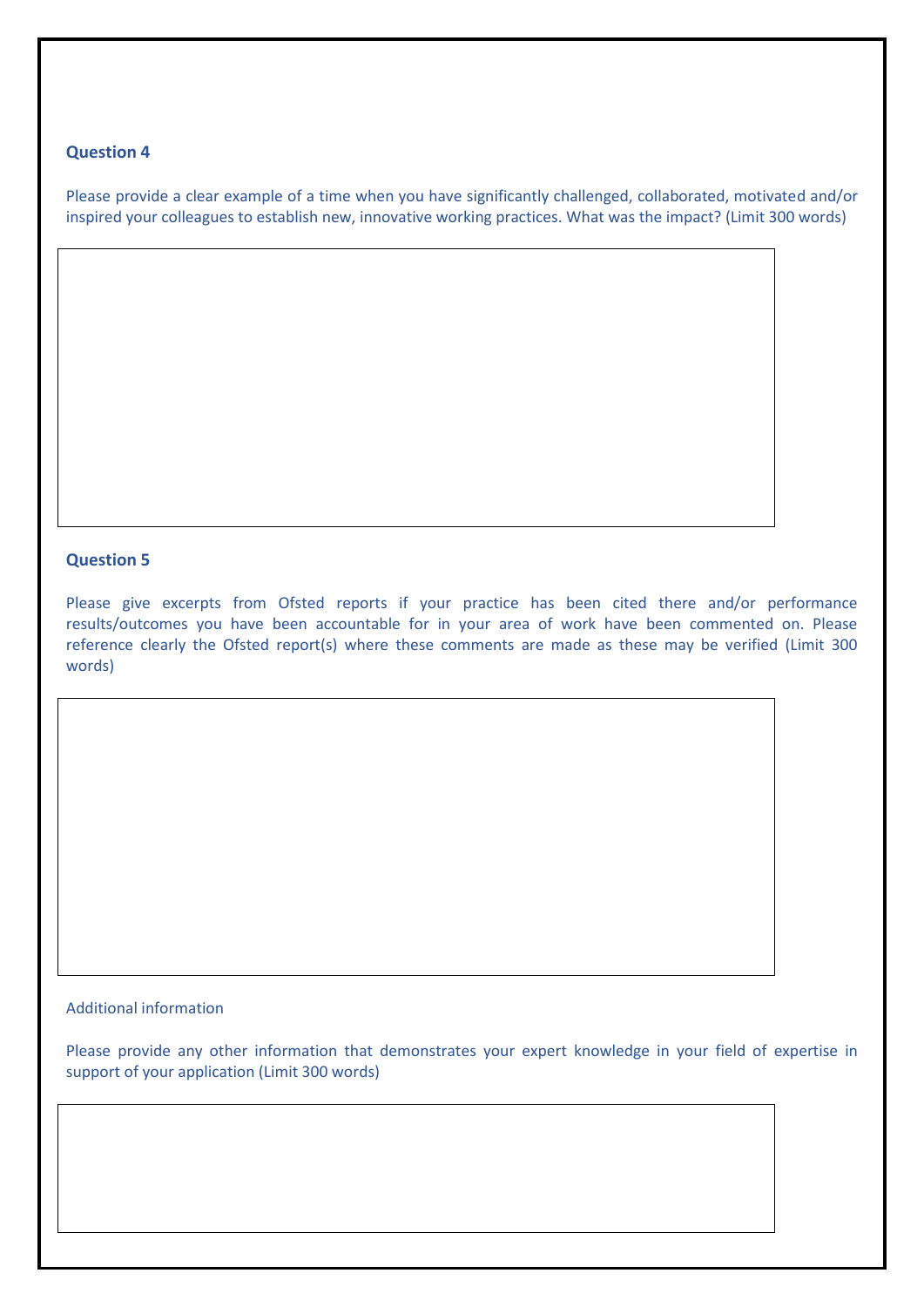#### Additional requirements

If you are successful, you will be invited to a face-to-face assessment by the teaching school alliance you have selected. If you have any special requirements that they should be aware of, please state these below.

## **Section 2**

Reference (to be completed by a senior colleague within education)

LLE's are outstanding leaders, with experience and excellent knowledge. They work to support individuals and teams in other schools by providing high-level coaching, mentoring and support, drawing on their knowledge and expertise in their specialist area.

In accordance with the Data Protection Act, the applicant you are providing a reference for has the right to view this reference, should he or she contact the relevant teaching school in order to see it. Please do not include any information that you would not be happy to discuss with the applicant as part of a professional conversation.

Senior colleagues details

| <b>Name</b>                 |  |
|-----------------------------|--|
| <b>Confirmation of role</b> |  |
| School name                 |  |
| Email address               |  |
| How long have you known     |  |
| the applicant?              |  |

1. Please confirm the applicant's current role.

2. Please provide a supporting statement in the box below on how you consider the applicant meets the following criteria:

The applicant is an outstanding senior leader with experience and excellent knowledge.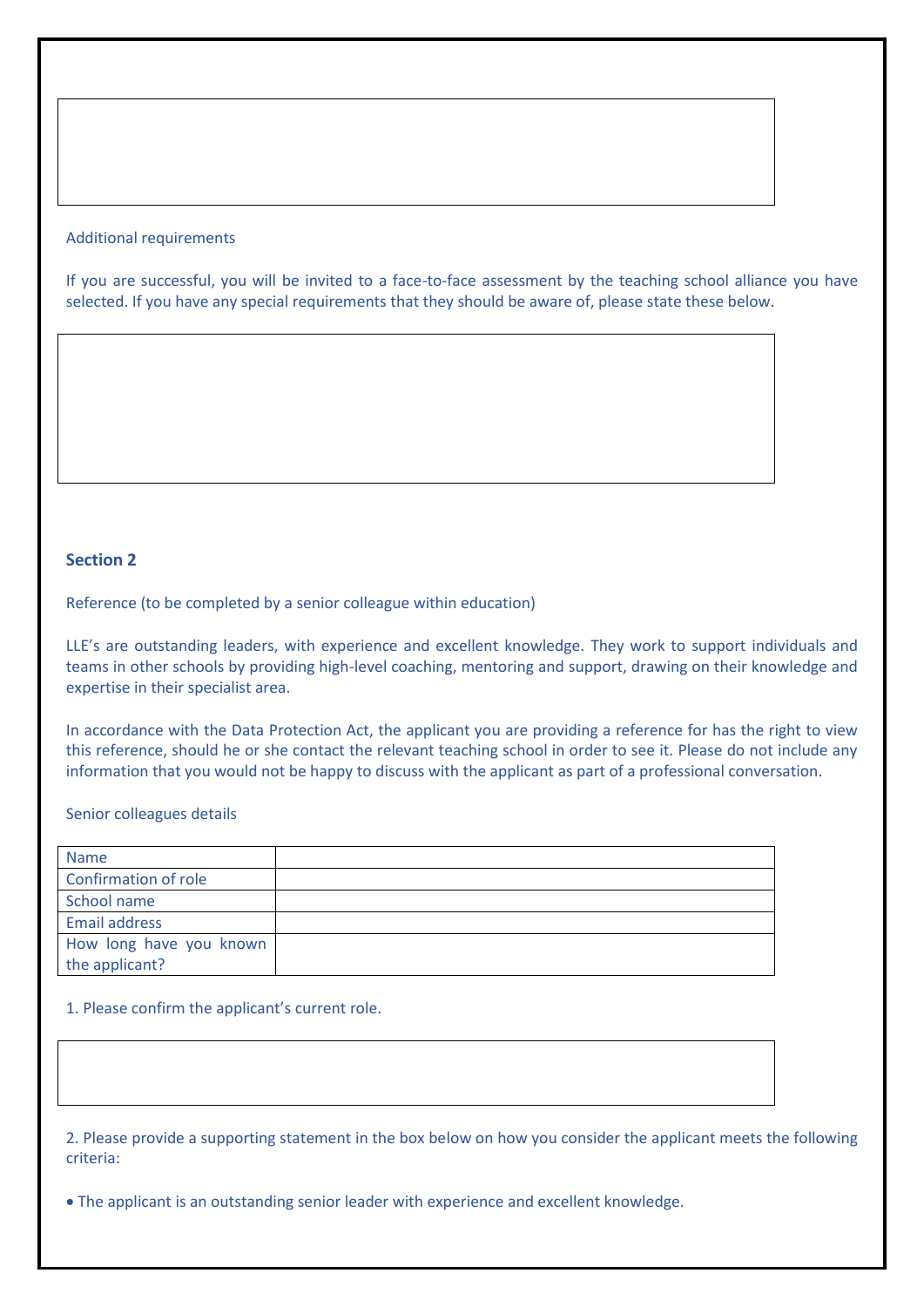The applicant has a successful track record supported by substantial evidence of impact of working effectively within his or her own school and/or across a group of schools, or working with a range of leaders within a single school.

The applicant has a commitment to outreach work and the capacity to undertake such work.

 You support their application and the applicant can be released from school for a mutually agreed allocation of time.

The applicant understands what constitutes 'outstanding' in his or her field of expertise.

 The applicant has an appreciation of how his or her specialism and skills can contribute to the wider school improvement agenda.

The applicant has an analytical approach to identifying needs and can prioritise accordingly.

3. Please tick a box below to indicate which statement matches your support for the applicant:

| a. I recommend this person unreservedly to undertake the role of an LLE    |  |
|----------------------------------------------------------------------------|--|
| b. I recommend this person for the role of LLE, but have some reservations |  |
| c. I am unable to recommend this person for the role of LLE                |  |

6. Additional comments

Please return this form to: your closest teaching school or a teaching school of your preference